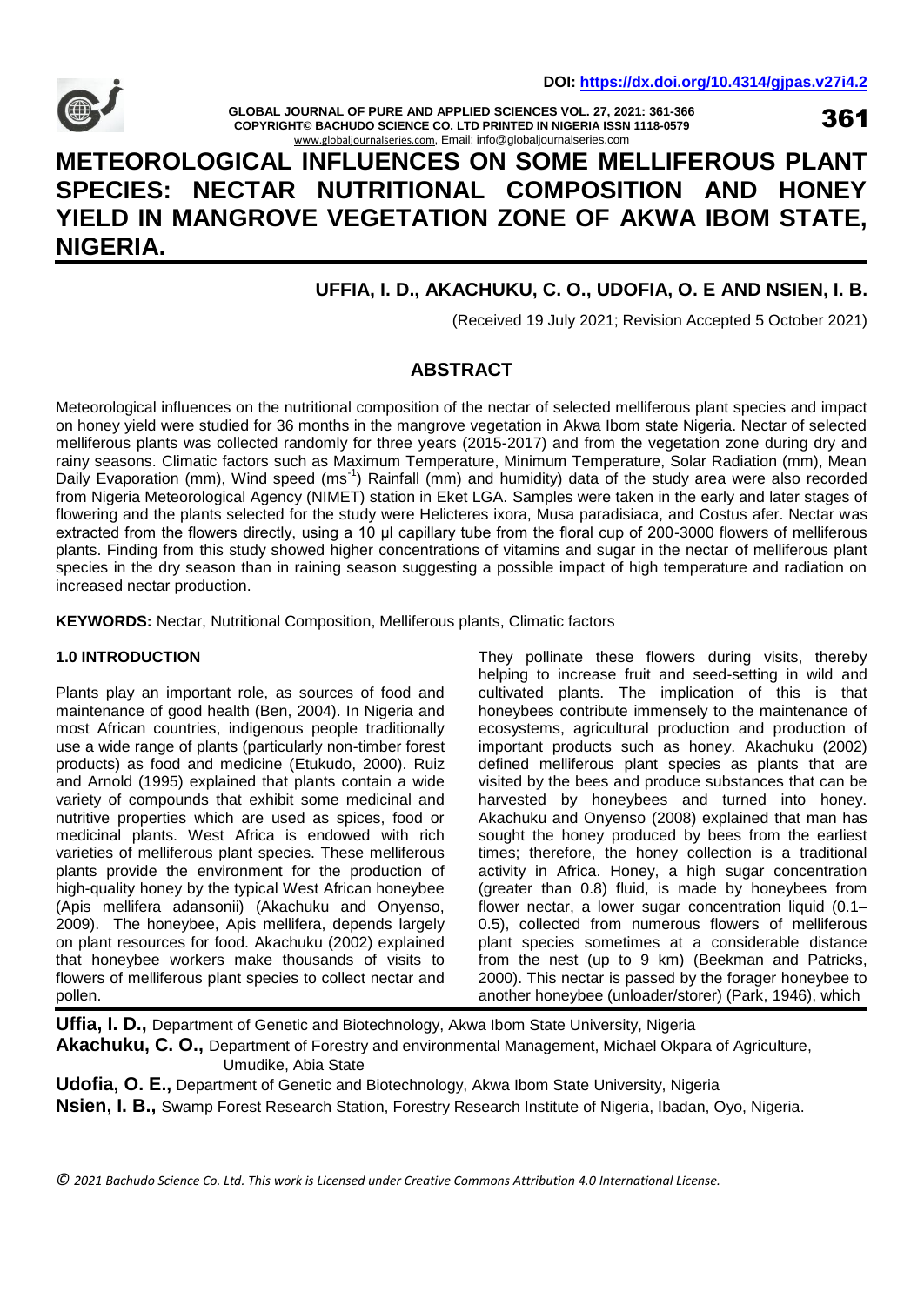then starts the desiccation process by selectively heating and aerating the nectar with their mouth parts while placing it in a honeycomb cell.

According to Allen and Platt (1990), climatic factors can affect the production and availability of flowers which in turn affect the production of nectar harvested by bees for honey production. Available data on nectar characterization of melliferous plant species and their influence on all aspects of honey production have received very limited consideration. The study therefore assessed the meteorological influences of some melliferous plant species nectar nutritional composition and honey yield in mangrove vegetation zone of Akwa Ibom State, Nigeria.

#### **2.0 MATERIALS AND METHODS**

The study was carried out in mangrove vegetation zone in Akwa Ibom State, Nigeria. Mangrove vegetation zone is located along the Atlantic Coast with Latitude 4°15 'N and 4°55' N and longitude 6° 10 and 8° 16'E (UNEP, 2007). According to Ukpong (2007), the mangrove forest is known to be rich in both aquatic and terrestrial biodiversity, as such, a major source of rural life sustenance not only in Akwa Ibom States but also in many other regions in Niger Delta and elsewhere (Meteorological services, 1980: Metrological Station, National Root Crop Research Institute (NRCRI) Umudike, Nigeria).

The determination of honeybee plants was done through direct observation of foraging honeybee workers on its flowers. These observations were made during field trips, which lasted from dawn to dusk, organized periodically in both dry and wet seasons. Only plants with many sustained foraging for nectar and/or pollen were recorded.

Nectar of the selected melliferous plants (Helicteres ixora, Musa paradisiaca, Costus afer) was collected randomly from the vegetation in their early and later stages of flowering during dry and wet seasons for three years (2015-2017). The nectar was extracted directly, using a 10 μl capillary tube: a sterile technique according to Harrigan and McCane (1976) and Kearns and Inouye (1993) from the floral cup of 200-3000 flowers of melliferious plants, depending on the nectar yield of each plant. The tubes of the micropipettes and micro-syringes were used for extracting nectar of many plant species where floral nectar was highly viscous, or was produced in low volumes (<1 μl) (Corbet, 2003). Thus, the number of flowers in a tree species from which nectar was collected indicates the nectar quantity. Samples collected were transferred to a refrigerator at - 4°C. It was then clean to remove less polar impurities by solid-phase extraction on C18 columns, and then dried in a vacuum centrifuge for analysis of various sugars (glucose, fructose, sucrose) from extracted nectar of melliferious plants, it is then diluted with 200 μl distilled water, and filtered using a WATERS™ high performance carbohydrate column to avoid contamination. Samples were injected directly after filtration. The injection volume was 10 μl, and elution took place with an acetonitrile–water mixture (71: 29) at a flow rate of 1·4 ml min−1 and a temperature of 40 °C. Glucose, fructose, and sucrose were detected with a refraction index detector and quantified with the WATERS Millenium Software™. Concentrations were converted from µg

μl−1 to sucrose-equivalent, percentage weight per total weight (Weast, 1969: AOAC, 2003: Čižmárik, 2004). Vitamins (A-C) contents were determined using Ultraperformance liquid chromatography (UPLC) which is an easy and accurate way to qualify and quantify specific sugars and other chemicals within a nectar sample. After centrifugation and filtration (with a 0.20 μm syringe filter), the sample was analyzed using a UPLC system (Waters, USA), an Acquity UPLC® HSS T3 (2.1 x 100 mm, 1.8 μm) column, and a PDA detector (Waters, USA) set at a wavelength of 254 nm. The mobile phase used was 99% methanol and 1% distilled water with 0.1% formic acid solution at a flow rate of 0.3 mL min-1. Authentic vitamins standard was used for identification and quantification of the peak (Kearns and Inouye, 1993: Spinola et al. 2012). Climatic factors (Maximum Temperature, Minimum Temperature, Solar Radiation (mm), Mean Daily Evaporation (mm), Wind speed (ms-1), Rainfall (mm) and Humidity) data of the study area were also recorded from the Nigeria Meteorological Agency (NIMET) station in Eket LGA respectively.

#### **3.0 RESULTS**

Results in Table 1 summarized the results in the levels of vitamin and sugar contents in nectar of Helicteres ixora in dry and raining seasons in the mangrove vegetation zone in Akwa Ibom State, Nigeria. The results indicated a variation in vitamin and sugar contents in nectar of Helicteres ixora in dry and rainy seasons in the mangrove vegetation zone. The results recorded significant difference (p<0.05) in vitamin A, vitamin B1, vitamin B3 contents between dry and raining seasons. Dry season recorded significantly higher (p<0.05) values in vitamin A, vitamin B1, vitamin B2 than values recorded in the raining season.

Table 2 revealed variations in vitamin and sugar contents in dry and raining seasons in nectar of Musa paradisiaca flowers in mangrove vegetation zone in Akwa Ibom State, Nigeria. However, the results recorded a significant difference (p<0.05) in vitamin B2 contents only while no significant difference existed in the rest of the studied parameters. Dry season had significantly higher values than rainy season in vitamin B2 contents.

Table 3 indicated the variations in vitamin and sugar contents in nectar of Costus afer in mangrove vegetation zone in Akwa Ibom State, Nigeria. A Significant difference (p<0.05) existed only in vitamin C contents between dry and raining seasons. Vitamin C contents was significantly higher (p<0.05) in the dry season than in the rainy season.

Table 4 showed variations in climatic factors in mangrove zone in Akwa Ibom State, Nigeria. Significant difference (p<0.05) existed in the maximum temperature, Solar Radiation, Mean Daily Evaporation, rainfall and humidity levels. No significant difference (p˃0.05) existed in the minimum temperature and wind speed levels. Maximum temperature, solar radiation, mean daily evaporation had significantly higher values (p<0.05) in the dry season than in the raining season. However, rainfall and relative humidity had significantly higher values (p<0.05) in the raining season than in the dry season.

Spearman's rho correlation coefficient (ρ) values for climatic factors with nectar parameters in mangrove vegetation zone are presented in Table 5. The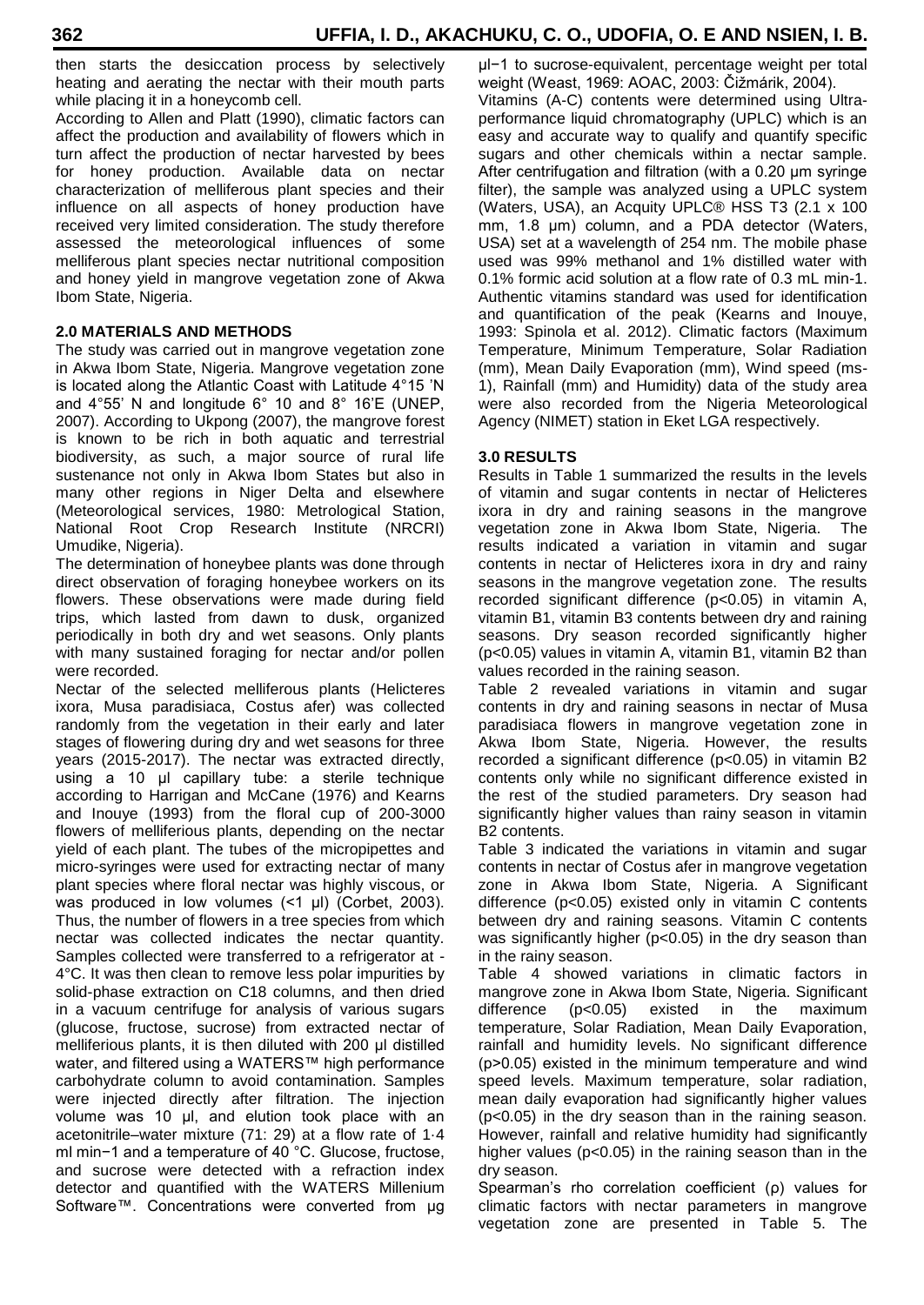#### **METEOROLOGICAL INFLUENCES ON SOME MELLIFEROUS PLANT SPECIES: 363**

correlation coefficient showed some significant (p<0.05) relationships amongst themselves. There was a positive significant correlation between rainfall and Vitamin B3 (ρ =0.19) while negative significant correlation existed between mean daily evaporation and vitamin B3 (ρ= -0.27. No significant correlation existed in the rest of the measured parameters.

#### **Table 1: Variations in vitamins and sugar contents of nectar of Helicteres ixora in dry and raining season in Mangrove vegetation zone of Nigeria**

|                               | <b>Seasons</b>                |                   |                    |
|-------------------------------|-------------------------------|-------------------|--------------------|
| <b>Nectar parameters</b>      | Dry season                    | Rainy             | <b>Significant</b> |
| <b>Vitamins and sugar)</b>    |                               | season            |                    |
| Vitamin A $(mg/100g)$         | $0.20 \pm 0.00$ <sub>a</sub>  | $0.17 \pm 0.11_h$ | Yes                |
| Vitamin B1 $(mg/100g)$        | $1.14 \pm 0.01$               | $1.13 \pm 0.01$   | No.                |
| Vitamin B2 (mg/100g)          | $0.08 \pm 0.013$ <sub>a</sub> | $0.06 \pm 0.03_h$ | Yes                |
| Vitamin B3 (mg/100g)          | 1.48 $\pm$ 0.11 <sub>a</sub>  | $1.46 \pm 0.01_h$ | Yes                |
| Vitamin $C \text{ (mg/100g)}$ | $83.40 + 1.39$                | $83.62 + 0.61$    | No                 |
| Glucose (mg/100g)             | $202.22 \pm 0.17$             | $202.00+0.17$     | No.                |
| Fructose (mg/100g)            | $199.64 \pm 0.46$             | $199.20 \pm 0.42$ | No.                |
| Sucrose (mg/100g)             | $202.43 \pm 0.06$             | $202.20 \pm 0.09$ | No                 |

Means with different subscripts along the same row are significantly different (Duncan's test) p<0.05

**Table** 2**: Variation of vitamin and sugar contents in nectar of Musa paradisiaca flowers in dry and raining season in Mangrove zone of Nigeria**

|               |                        | <b>Seasons</b>               |                   |                    |
|---------------|------------------------|------------------------------|-------------------|--------------------|
| <b>Nectar</b> | parameters             | Dry season                   | Rainy             | <b>Significant</b> |
|               | Vitamins and Sugar)    |                              | season            |                    |
|               | Vitamin A (mg/100g)    | $0.14 \pm 0.011$             | $0.13 \pm 0.013$  | No                 |
|               | Vitamin B1 $(mg/100g)$ | $1.11 + 0.01$                | $1.09 + 0.01$     | No                 |
|               | Vitamin B2 $(mg/100g)$ | $0.09 \pm 0.01$ <sub>a</sub> | $0.06 \pm 0.01 h$ | Yes                |
|               | Vitamin B3 $(mg/100g)$ | $1.41 + 0.02$                | $1.39 + 0.01$     | No                 |
|               | Vitamin C $(mg/100g)$  | $40.93 + 0.80$               | $38.20 + 1.88$    | No                 |
|               | Glucose (mg/100g)      | $26.68 + 1.92$               | $24.87 + 1.63$    | No                 |
|               | Fructose (mg/100g)     | $26.71 + 1.55$               | $25.86 \pm 1.57$  | No                 |
|               | Sucrose (mg/100g)      | $27.97 \pm 1.79$             | $26.17 + 1.50$    | No                 |
|               |                        |                              |                   |                    |

Means with different subscripts along the same row are significantly different (Duncan's test) p<0.05

#### **Table 3: Variations in vitamin and sugar contents in dry and raining in nectar of Costus afer in Mangrove vegetation zone in Nigeria**

|                                                  | <b>Seasons</b>  |                   |                    |
|--------------------------------------------------|-----------------|-------------------|--------------------|
| <b>Nectar parameters</b><br>(Vitamins and sugar) | Dry season      | Raining<br>season | <b>Significant</b> |
| Vitamin A (mg/100g)                              | $0.26 + 2.09$   | $0.16 \pm 0.01$   | No                 |
| Vitamin B1 (mg/100g)                             | $1.18 + 0.05$   | $1.12 + 0.01$     | No                 |
| Vitamin B2 (mg/100g)                             | $0.06 + 0.011$  | $0.07 + 0.03$     | No.                |
| Vitamin B3 (mg/100g)                             | $1.47 \pm 0.01$ | $1.43 \pm 0.01_h$ | No                 |
| Vitamin C (mg/100g)                              | $91.04 + 1.06$  | $87.96 + 1.11$    | Yes                |
| Glucose (mg/100g)                                | $199.58 + 0.38$ | $198.21 \pm 0.73$ | No                 |
| Fructose (mg/100g)                               | $199.42 + 0.79$ | 196.45+1.44       | Nο                 |
| Sucrose (mg/100g)                                | $198.00+0.94$   | $198.11 \pm 0.65$ | No                 |

Means with different subscripts along the same row are significantly different (Duncan's test) p<0.05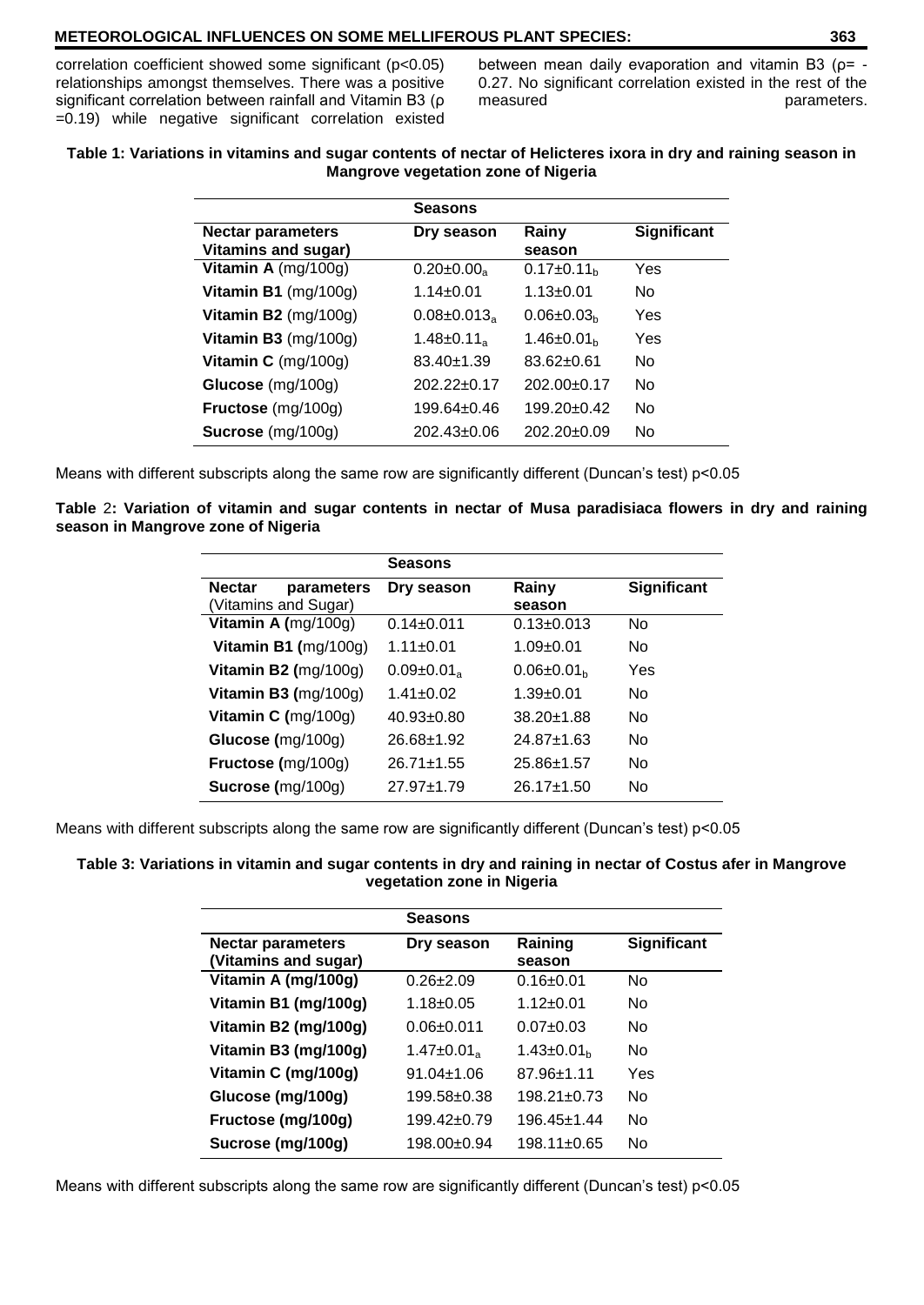**Table 4: Variations of climatic factors in dry and raining seasons in Mangrove vegetation zone of Akwa Ibom State, Nigeria**

|                                     | <b>Seasons</b>      |                       |             |
|-------------------------------------|---------------------|-----------------------|-------------|
| <b>Climatic factors</b>             | Dry season          | <b>Raining season</b> | Significant |
| Max Temperature (°C)                | 32.37±0.19a         | 30.40±0.27b           | Yes         |
| Min Temperature (°C)                | $23.18 + 0.21$      | $23.41 \pm 0.13$      | No.         |
| Solar Radiation (w/m <sup>2</sup> ) | $13.61 + 0.23a$     | $11.23 \pm 0.32 b$    | Yes         |
| <b>Mean Daily Evaporation (mm)</b>  | $3.32 \pm 0.19a$    | $2.09+0.15b$          | Yes         |
| Wind speed (ms-1)                   | $1.78 + 0.22$       | $1.45 \pm 0.19$       | No          |
| Rainfall (mm)                       | $94.19 \pm 17.13 b$ | 398.10±30.88a         | Yes         |
| Humidity (%)                        | $83.16 \pm 1.36 b$  | 88.69±0.58a           | Yes         |

Means with different subscripts along the same row are significantly different (Duncan's test)

| Table 5: Spearman's rho correlation coefficients (r) of Climatic factors with Nectar Parameters in Mangrove |
|-------------------------------------------------------------------------------------------------------------|
| <b>Vegetation Zone in Nigeria</b>                                                                           |

|                                                 | <b>Nectar Parameters</b> |                             |                      |                      |                     |                |                 |                |
|-------------------------------------------------|--------------------------|-----------------------------|----------------------|----------------------|---------------------|----------------|-----------------|----------------|
| <b>Climatic factors</b>                         | Vitamin A                | <b>Vitamin</b><br><b>B1</b> | Vitamin<br><b>B2</b> | Vitamin<br><b>B3</b> | <b>Vitamin</b><br>C | <b>Glucose</b> | <b>Fructose</b> | <b>Sucrose</b> |
| Max Temperature $(^{0}C)$                       | 0.08                     | $-0.04$                     | 0.00                 | $-0.07$              | 0.00                | 0.09           | 0.08            | 0.08           |
| Min Temperature $(^0C)$                         | 0.10                     | $-0.06$                     | 0.00                 | 0.11                 | $-0.11$             | 0.03           | 0.02            | 0.01           |
| <b>Solar Radiation (mm)</b>                     | 0.06                     | $-0.09$                     | $-0.01$              | $-0.01$              | $-0.10$             | $-0.05$        | $-0.06$         | $-0.06$        |
| Mean<br><b>Daily</b><br><b>Evaporation (mm)</b> | 0.07                     | $-0.01$                     | 0.00                 | $-0.27$              | 0.01                | 0.11           | 0.10            | 0.10           |
| Wind speed (ms <sup>-1</sup> )                  | 0.15                     | $-0.10$                     | 0.00                 | 0.03                 | 0.01                | 0.03           | 0.03            | 0.02           |
| Rainfall (mm)                                   | $-0.06$                  | 0.03                        | 0.00                 | 0.19                 | 0.02                | 0.02           | 0.02            | 0.02           |
| <b>Humidity</b>                                 | $-0.06$                  | 0.04                        | 0.00                 | 0.05                 | $-0.03$             | $-0.08$        | $-0.08$         | $-0.08$        |

Values in bold are different from 0 with a significance level alpha=0.05

#### **4.0 DISCUSSION**

Rainfall and relative humidity are relatively high in this zone, with significantly higher values (p<0.05) in the rainy season than in the dry season. The annual rainfall lasts seven months: wet season from April to October and a dry season November to March. Similar data from the Niger-delta by International Institute for Tropical Agriculture (IITA), Onne, Rivers State, Nigeria has been reported by Abowei and George (2009). The high rainfall and high relative humidity recorded in this study area guaranteed constant availability of water needed for (melliferous) plants' growth and viability and increased honey yield (Akachuku, 2006). Finding from this study showed higher concentrations of vitamins and sugar in nectar of melliferous plant species in dry season than in raining season suggesting a possible impact of high temperature and radiation increased nectar production. Peat and Goulson (2005) also revealed that weather had a great influence on whether bees collected nectar and nectar quantity. Finding is in line with work of Junior et al. (2010) who indicated that bees return flights with nectar increased in frequency during the day at all seasons. Higher temperatures recorded in the dry season were expected since the heat from sunlight increases the maximum temperature. Similarly, the drop in the maximum temperature in the wet season is attributed to heavy rainfall experienced during the period. This is in line with the work of Ukpuoho (2005) who affirmed that the diverse nature of the mangrove vegetation and fast growth of plant species has been

attributed to the always high temperature during the day and balancing cool temperature at night which is a characteristic of the area. The correlation between the climatic factors and sugar concentrations in identified melliferous plant species in this study, affirmed observations of Carroll et al. (2012) that the inter-play between temperature and relative humidity has an impact on nectar production and that the periodicity of nectar secretion is temperature-dependent. High nectar production suggests that the different climatic factors such as annual rainfall, temperature and relative humidity, interacting with the different melliferous plant species (Schweitzer, et al., 2013). This affirmed the observation of Okeke and Amaliko, (1992) that the high sunshine, temperature, rainfall and relative humidity all combine to meet the needed requirement for plant species growth, timely flowering and viability as well as to keep the ecological system functioning optimally. Dyer et al. (2006) affirmed that floral temperature can serve as an additional reward for pollinator insects when nutritional rewards are also available. Quality nutritional composition which is a function of better nectar sources correlated positively with higher external temperature for increased honey yield. Work of Leza et al., (2016) lead to the same conclusion suggesting that if the average rainfall is much lower or higher than the ideal, it could lead to significant problems, from drowned plants to poor flowering of melliferous plants thus impacting negatively on honey yield. This is also in line with work of Schweitzer et al., (2013) who affirmed that the rate of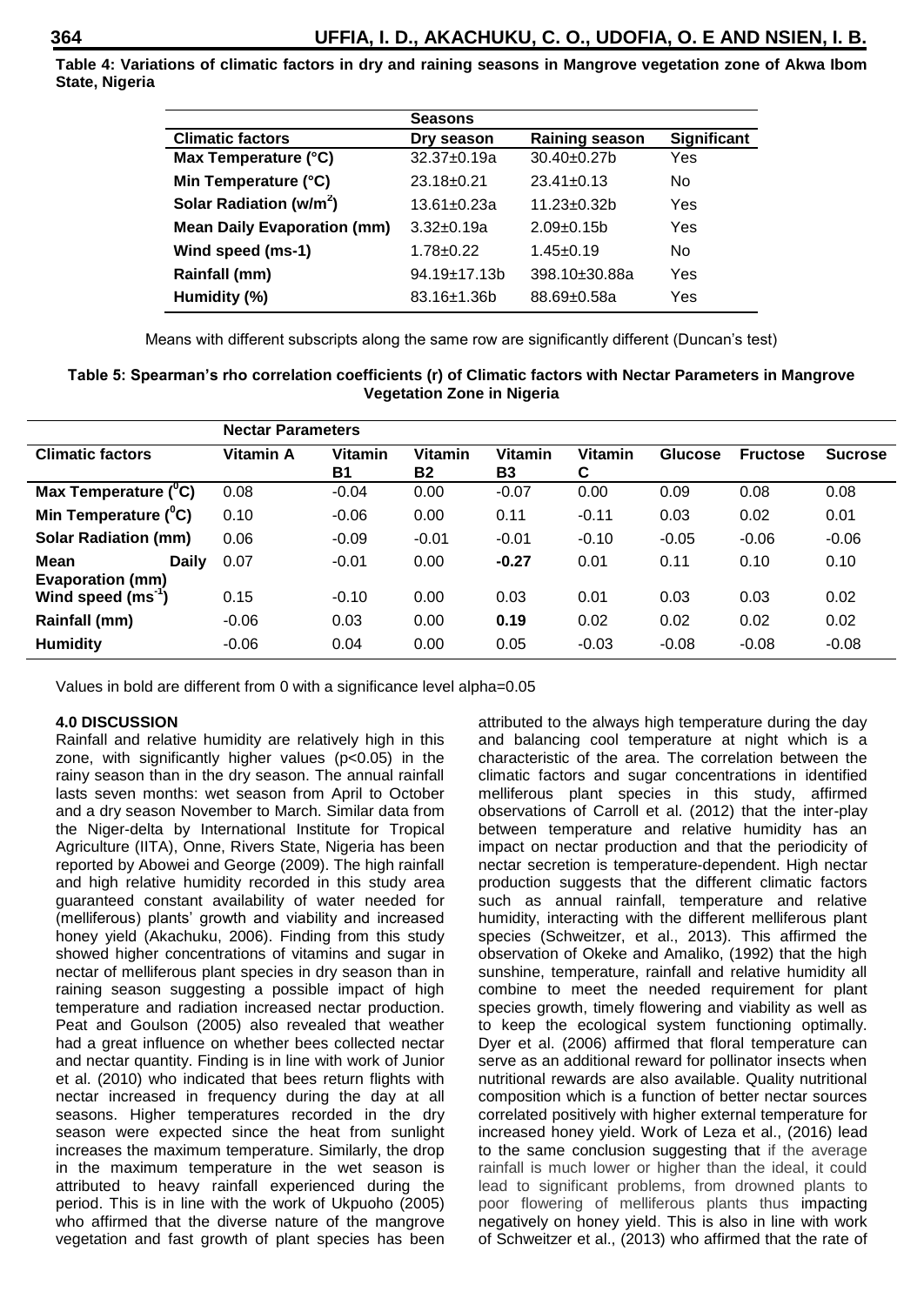#### **METEOROLOGICAL INFLUENCES ON SOME MELLIFEROUS PLANT SPECIES: 365**

moisture loss (via transpiration) from nectar is greatly reduced under conditions of high relative humidity. High humidity in the study area suggests high moisture content in nectar from melliferous plants. These affirmed observations of Akachuku (2006) and Park (1946) that nectar commonly contains 50 percent or more of water which is passed by the forager honeybee to another honeybee (unloader/storer), which then starts the desiccation process by selectively heating and aerating the nectar with their mouth parts while placing it in a honeycomb cell, while after being changed to honey only 15 to 20 percent water remains. If the moisture level is not reduced, it will lead to fermentation and spoilage of nectar (Akachuku, 2006).

#### **5.0 CONCLUSION**

Plant species has shown specific nectar characteristic with high values in glucose, fructose, sucrose and ascorbic acids. By understanding the effect of high sunshine, temperature, rainfall and relative humidity on plant species growth, timely flowering and viability as well as it impacts on nectar characteristics and honey yield in the mangrove vegetation zone are essential in guiding prospective beekeepers in the choice of suitable sites/seasons for locating apiaries for sustainable honey production all year round.

#### **REFERENCES**

- Abowei, J. F. N. and George, A. D. I., 2009. Some Physical and Chemical Characteristics in Okpoka Creek, Niger Delta, Nigeria. Research Journal of Environmental and Earth Science, 1 (2): 45-53.
- Akachuku, C. O., 2002. Plant species of some wetlands in Nigeria visited by honeybees for nectar and pollen collection. Journal of Dev. Studies, 4, pp.68-80.
- Akachuku, C. O., 2006. Assessment of housing architecture, Colony Content and physicochemical properties of honey of Hypotrigona species. A Stingless honeybees species. Prod. Agric. Technol., 1: 161-169.
- Akachuku, C. O. and Onyenso, A. I., 2009. Honey yield in different hives used in modern beekeeping in the rainforest area of Nigeria, Journal of Tropical Forest Resources, 25, pp.17-24.
- Allen, R. B and Platt, K. H., 1990. Annual Seedfall Variation in NothofagusSolanderi (Fagaceae), Canterbury, New Zealand, Oikos, vol. 57, pp. 199-206.
- AOAC (Association of Official Analysis Chemists) 2003. Official Methods of Analysis of the Association of Official Analysis Chemists. 15th edn. Atomic Absorption Method for Nectar" Washington, D. C. pp, 60-62.
- Beekman M. and Ratnieks FLW. 2000. Long-range foraging by the honey-bee, Apis melliera L.Funct. Ecol. 14, 490-496.
- Ben, C. B., 2004. Conservation and Management of Forest and Wildlife Resources in the Tropics, League of Researchers in Nigeria (LRN) Bauchi, Nigeria, pp. 122-141.
- Carroll, M., Milakovsky, B., Finkral, A., Evans, A. and Ashton, M.S., 2012. Forest management and climate change: A position statement of the society O American foresters 2014 ed SAF, forest resources community America, pp. 23-45.
- Čižmárik, J., Hroboňovňá, K. and Lehoytay, J., 2004. Determination of Monosaccharides and Disaccharides in Honey by Ion-Exchange High Performance Chromatography', Acta facultatis Pharmaceuticae Universitatis Comenianae, 51
- Corbet, S. A., 2003. Nectar sugar content: estimating standing crop and secretion rate in the field. Apidologie, 34, pp.1–10.
- Dyer, A. G., Whitney, H. M., Arnold, S.E.J., Glover, B. J. and Chittka, L., 2006. Bees associate warmth with floral colour. Nature, 442, 525.
- Etukudo, I. G., 2000. Forests our divine treasure, Doround Publishers Uyo, Nigeria, pp. 54-65.
- Harrigan, W. F. and McCane M. E., 1976. Laboratory methods in food and Diary Microbiology. 1st Edn. Academic Press. London, UK pp. 452-459.
- Junior N T F, Blochtein B and Moraes J F de 2010. Seasonal flight and resource collection patterns of colonies of the stingless bee Melipona bicolor schencki Gribodo (Apidae, Meliponini) in an Araucaria forest area in southern Brazil.

Revista Brasileira de Entomologia 54(4): 630–636.

- Leza M. M., Miranda-Chueca M. A., Purse B. V., 2016. Patterns in Varroa destructor depend on bee<br>host abundance, availability of natural host abundance, availability of natural resources, and climate in Mediterranean apiaries. Ecol. Entomol
- Kearns C A. and Inouye D W., 1993. Techniques for the pollination biologist, University Press of Colorado, USA, pp. 12-34.
- Schweitzer, P., Nombré, I. and Boussim, J. I., 2013. Honey Production for Assessing the Impact of Climatic Changes on Vegetation, Tropicultura, 2013, 31, 2, 98-102.
- Meteorological service 1980. Soil-vegetation interrelationships of mangrove published by Geoderma, An International Journal of Soil Science. 64, 1, pp.167-181.
- Okeke, A. L. and Omaliko, L., 1992. Nutrient accretion to the soil via litterfall and through fall in Acida barteri stands at Ozala, Nigeria. Agro-forestry system, 16: 23-32.